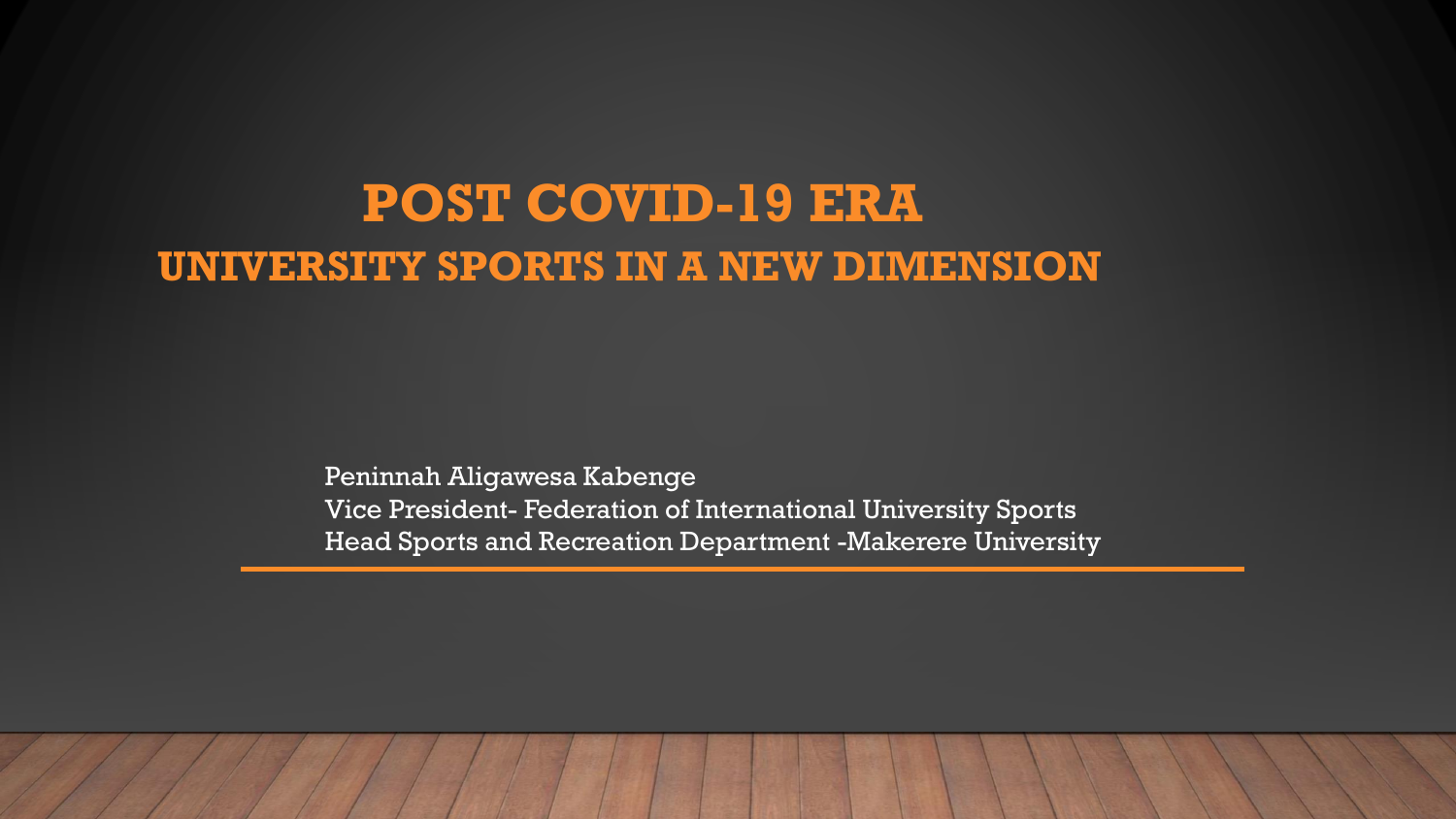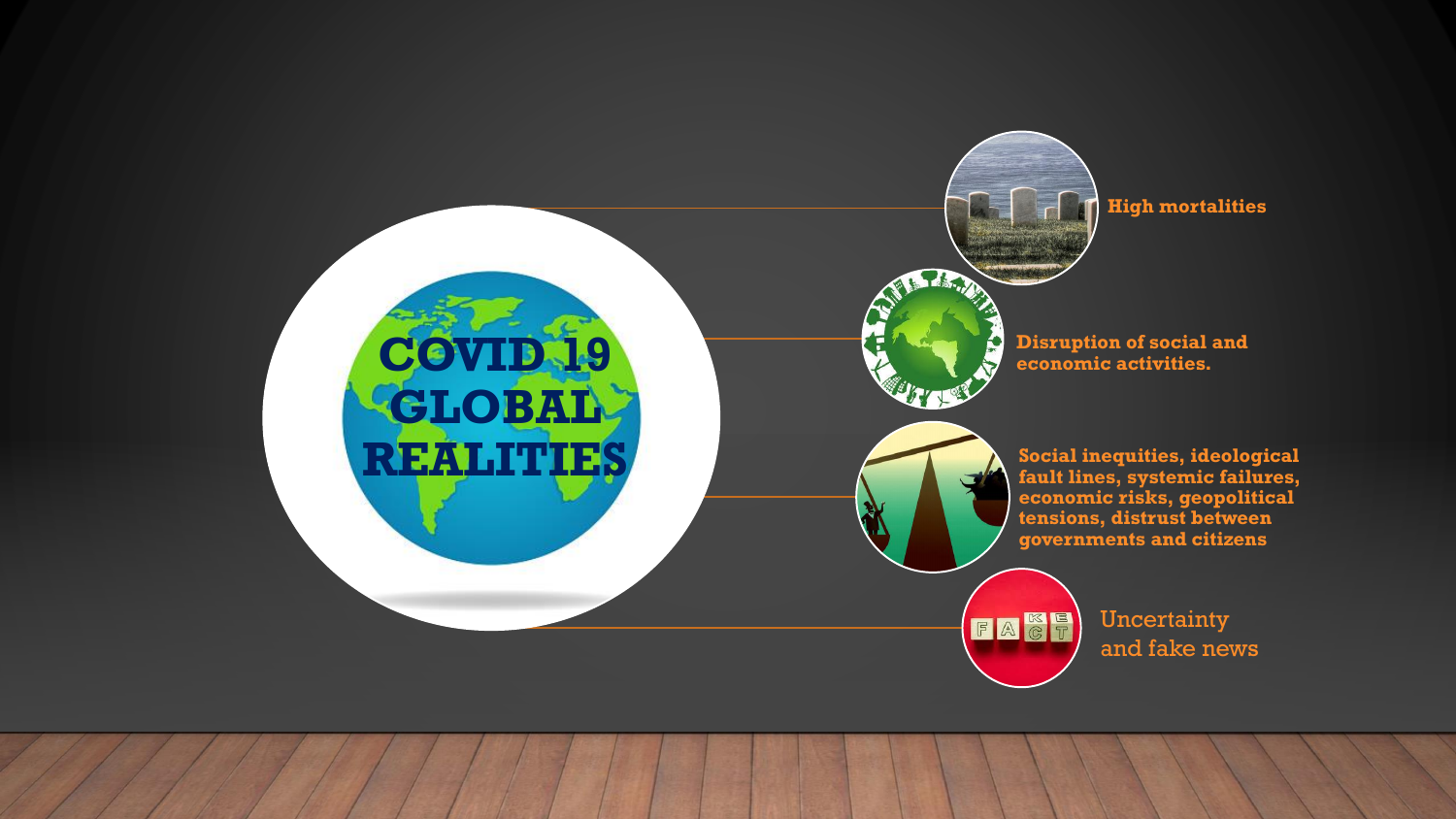#### INTRODUCTION

- COVID-19 a global health pandemic that is here to stay, has upended the University sports calendar, with games, championships among others suspended to limit the spread of the virus.
- Even the biggest events in University Sports, the FISU World University Winter Games was postponed from 2020 to 2021.
- The FISU World University Summer Games, typically one of the world's most-watched sporting event, are still in balance.
- The 10<sup>th</sup> FASU Games, Regional and National sports calendars were not spared either.
- This is a strong message: **THE INTERRUPTION IN UNIVERSITY SPORTS IS GOING TO BE LONG**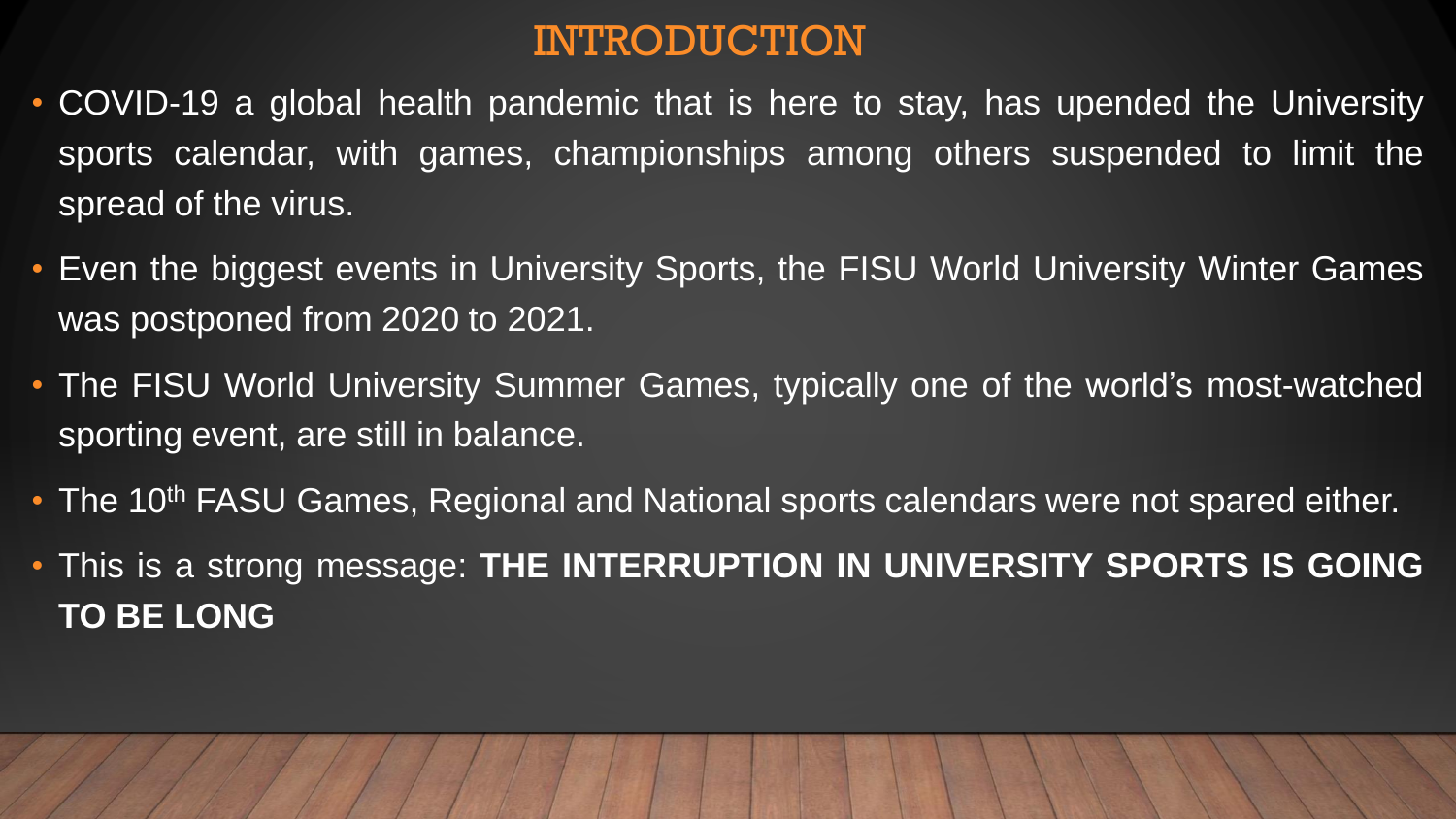#### INTRODUCTION

- This long period of inactivity has serious impact on University sports
- Efforts are being made to address the repercussions of COVID-19 and the strategies are being crafted.
- It's a time to rethink before University sports retake the central role it has in the students' lives once the pandemic is over.
- Students have been deprived of that injection of happiness,
- Facing the four fundamental aspects of this inactivity will be key:
- 1. Student Athlete Training and Fitness
- 2. Managing closed sporting facilities
- 3. Economic Losses
- 4. Media and Fan Engagement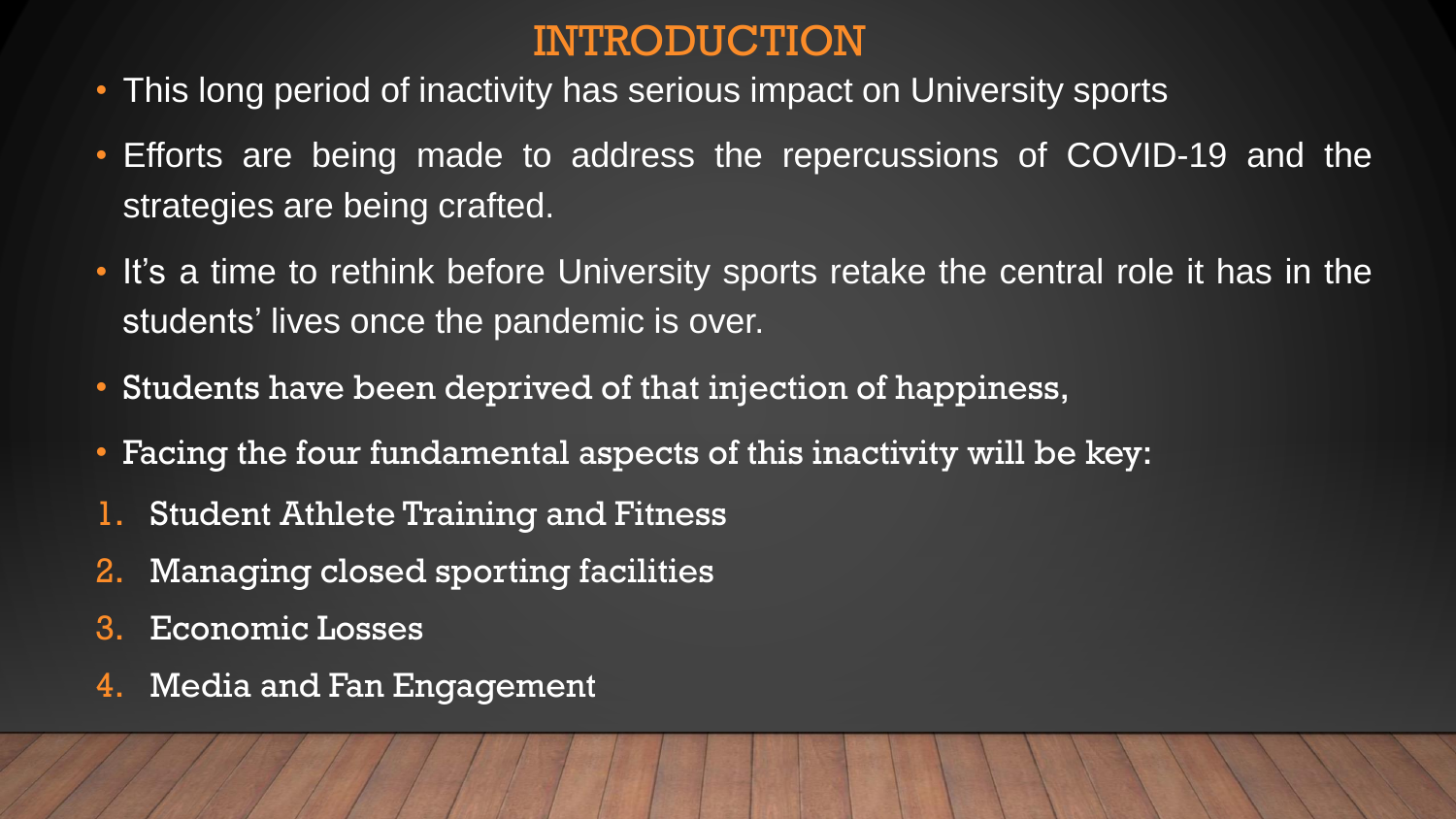#### PLAYERS' TRAINING AND FITNESS

- The athletes cannot train normally, are psychological affected because of the confinement, are stressed because of feeling unfit and are fatigued due to undergoing repetitive training sessions
- Students are now learning virtually off campus
- Appropriate management of these fears and how to address them fast will reinforce resilience, using this quarantine as one more mental training exercise to adapt to extreme situations
- The return to active University Sports may not be as different as that after the off season
- We have to deal with the unusual situation and devise new strategies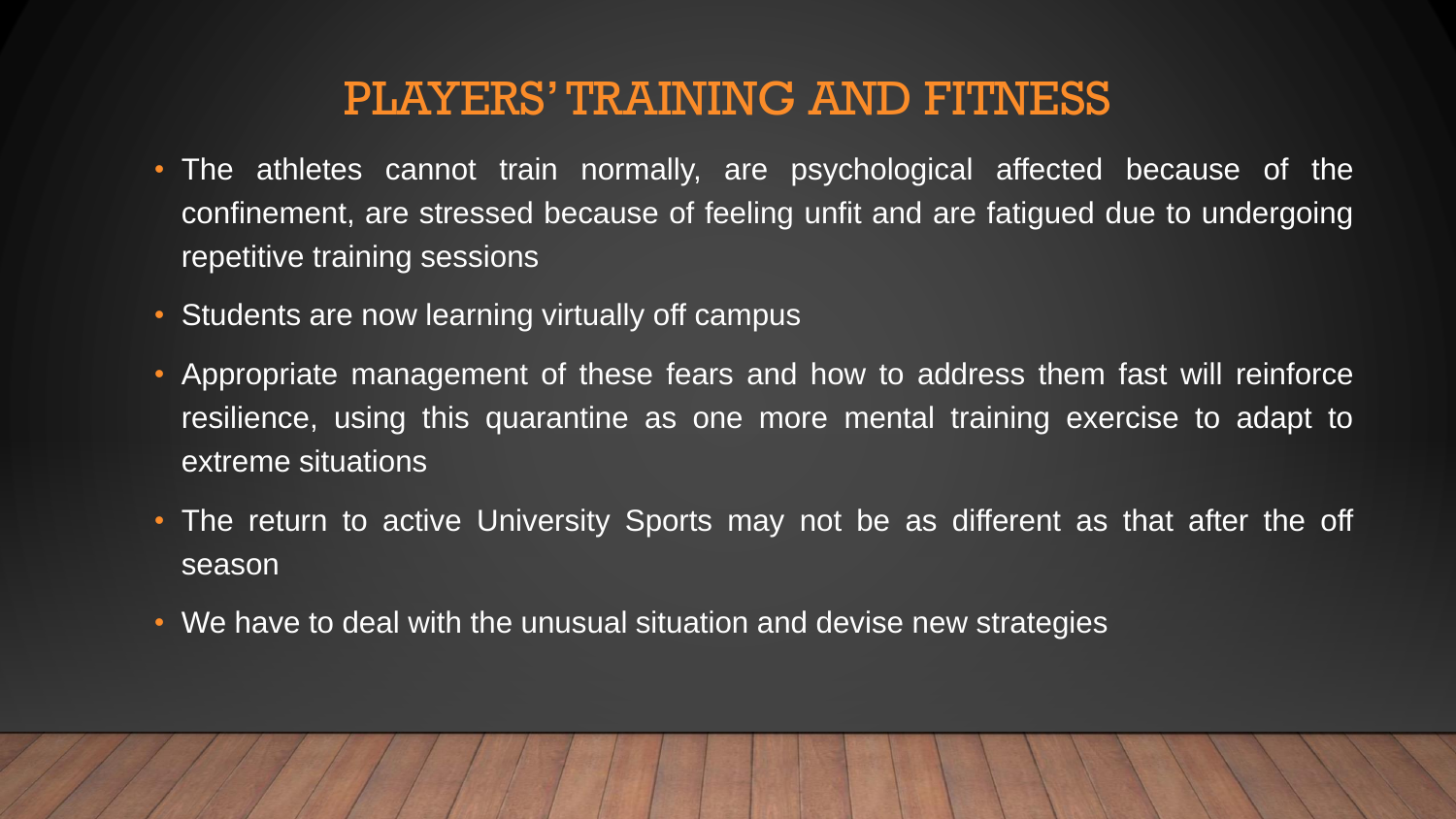#### MANAGING CLOSED SPORTING FACILITIES

# • The biggest blow is managing facilities that must continue to be maintain even when not in use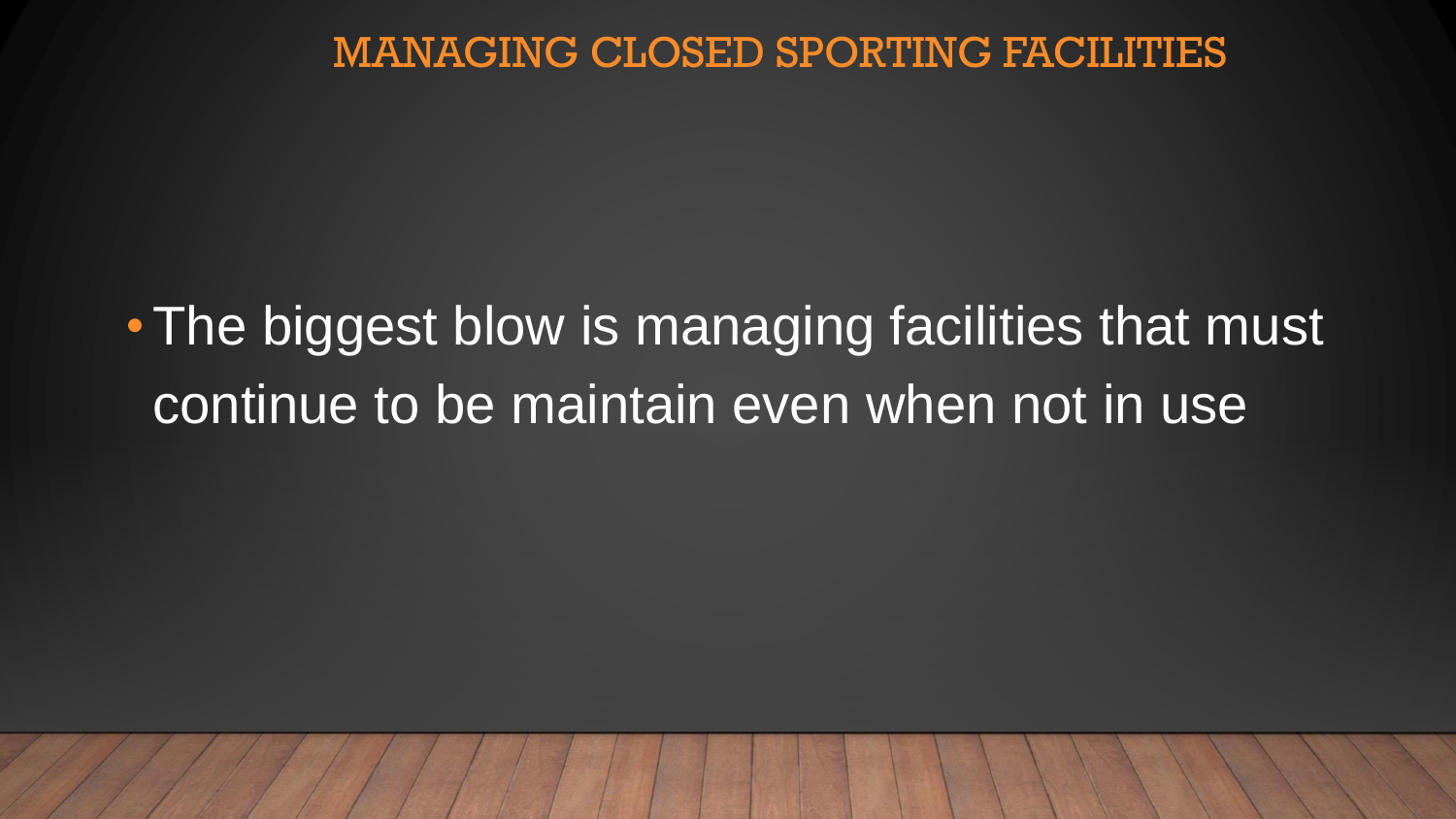#### ECONOMIC LOSSES

- Sport is a major contributor to economic and social development. The global value of the sports industry is estimated at US\$756 billion annually
- Several jobs in university sports are at risk globally, not only for sports professionals but also for those in related retail and sporting services industries connected with leagues and events, which include travel, tourism, infrastructure, transportation, catering and media broadcasting, among others
- Besides student athletes, there's the coaching staff, whose role is fundamental for the work of the players and whose economic survival may be more complicated
- The sporting events post COVID-19 is expected to be lot leaner and efficient from a sponsor perspective
- In addition to economic repercussions, the cancellation of games has impacted many social benefits of global and regional sport events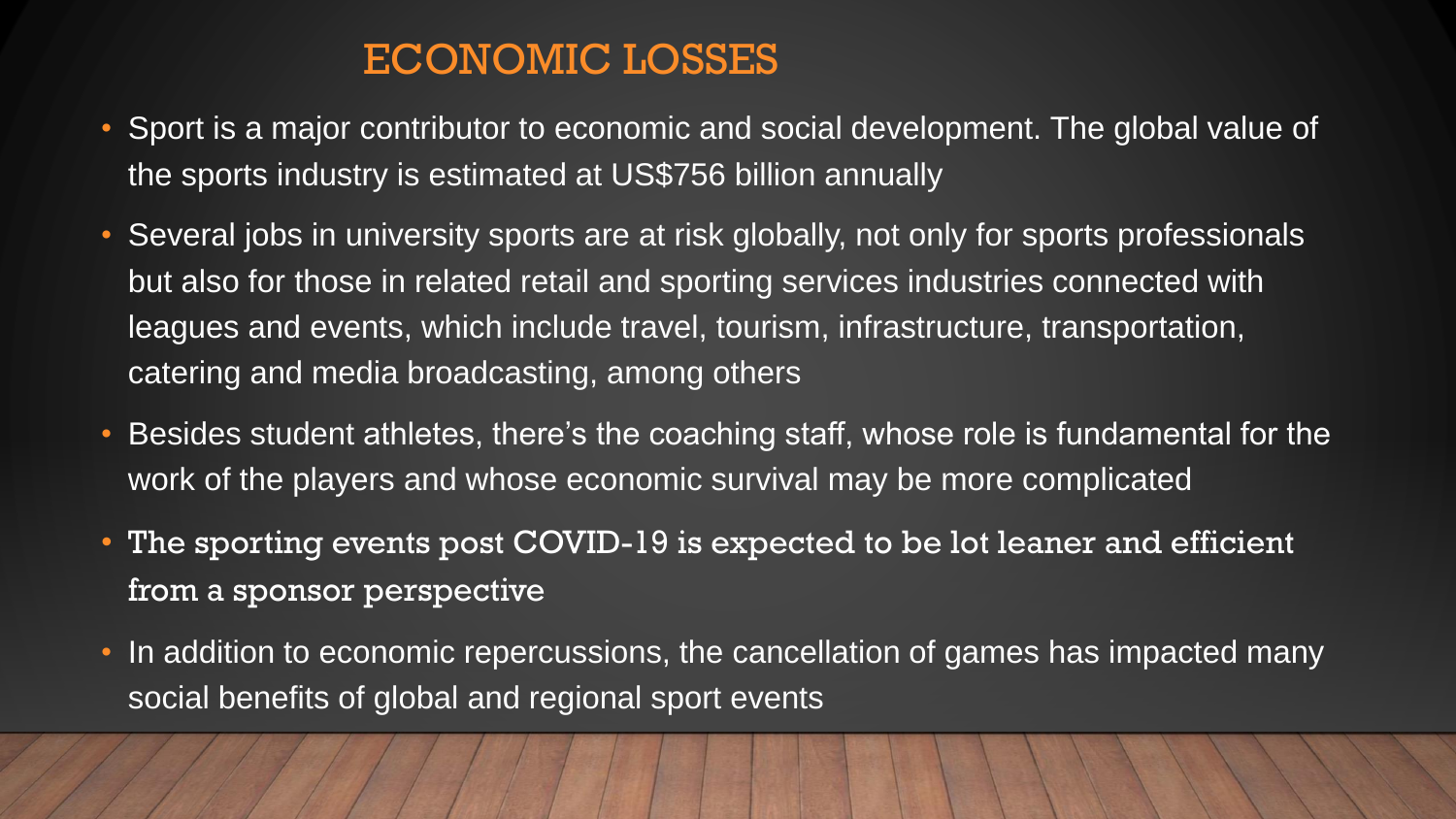#### MEDIA AND FAN ENGAGEMENT

- Media plays a big role in engaging fans globally with sports events
- The economic impact of the attendance to the Napoli 2019 Summer Universiade resulted in a  $\epsilon$ 40.4 million boost to the local region
- The report found that every Euro spent in the Campania Region by non-local attendees, created between  $\epsilon$  0.93 and  $\epsilon$  1.18 for the host economy.
- Sports Media is currently redundant as there are hardly sporting events to cover. Sports commentators barely have matches to commentate, a limited number of journalists are allowed into the few sports events taking place
- There is scanty sports news to report and most print media and sports shows are recycling old stories
- Sports fans are also missing on relaxation, entertainment and fun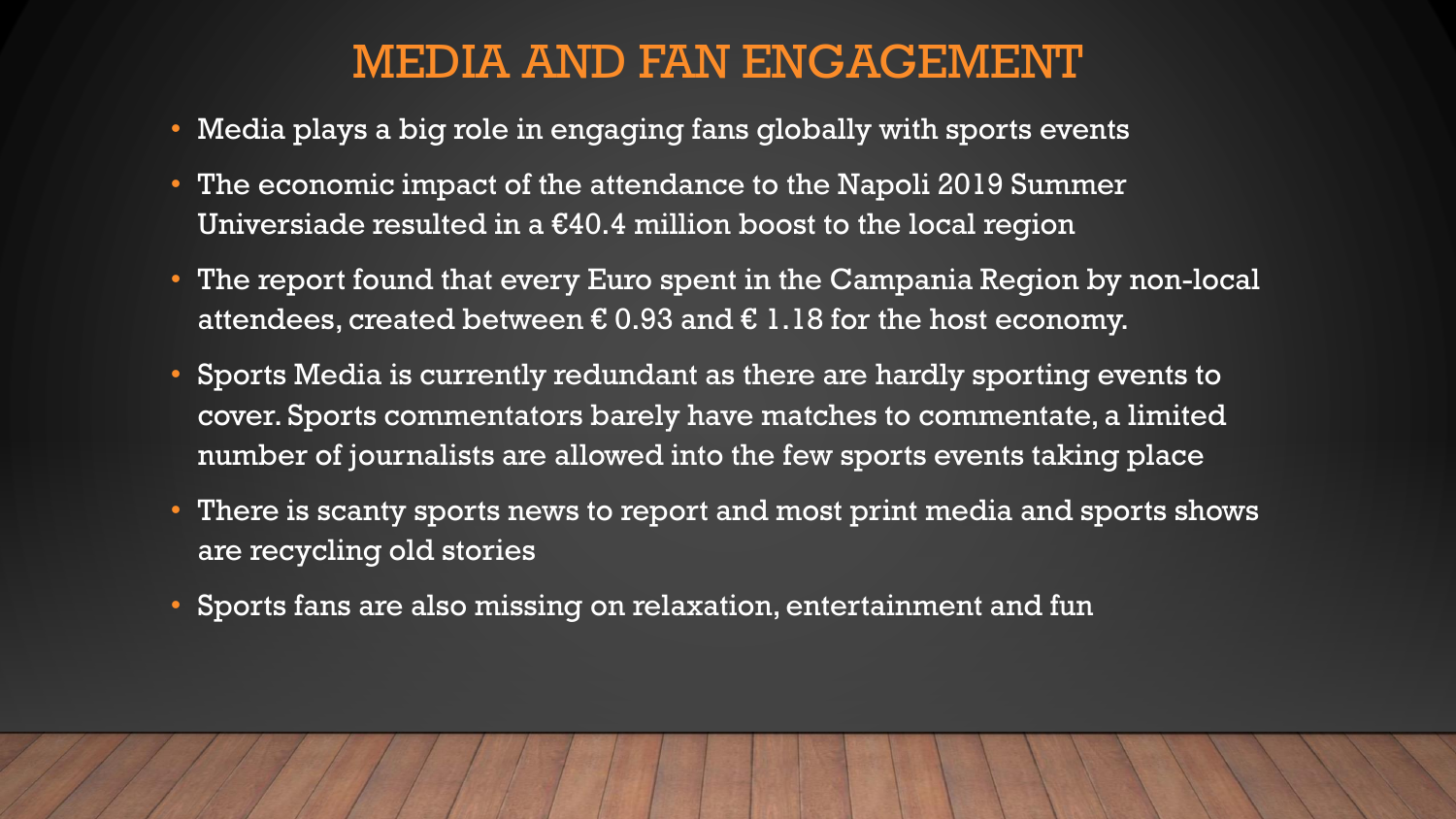# RECOMMENDED STEPS IN THE TO MANAGE THE SITUATION

The post COVID-19 time is expected to define "new normalcy" which in turn will have a telling effect on all aspects of business including University sports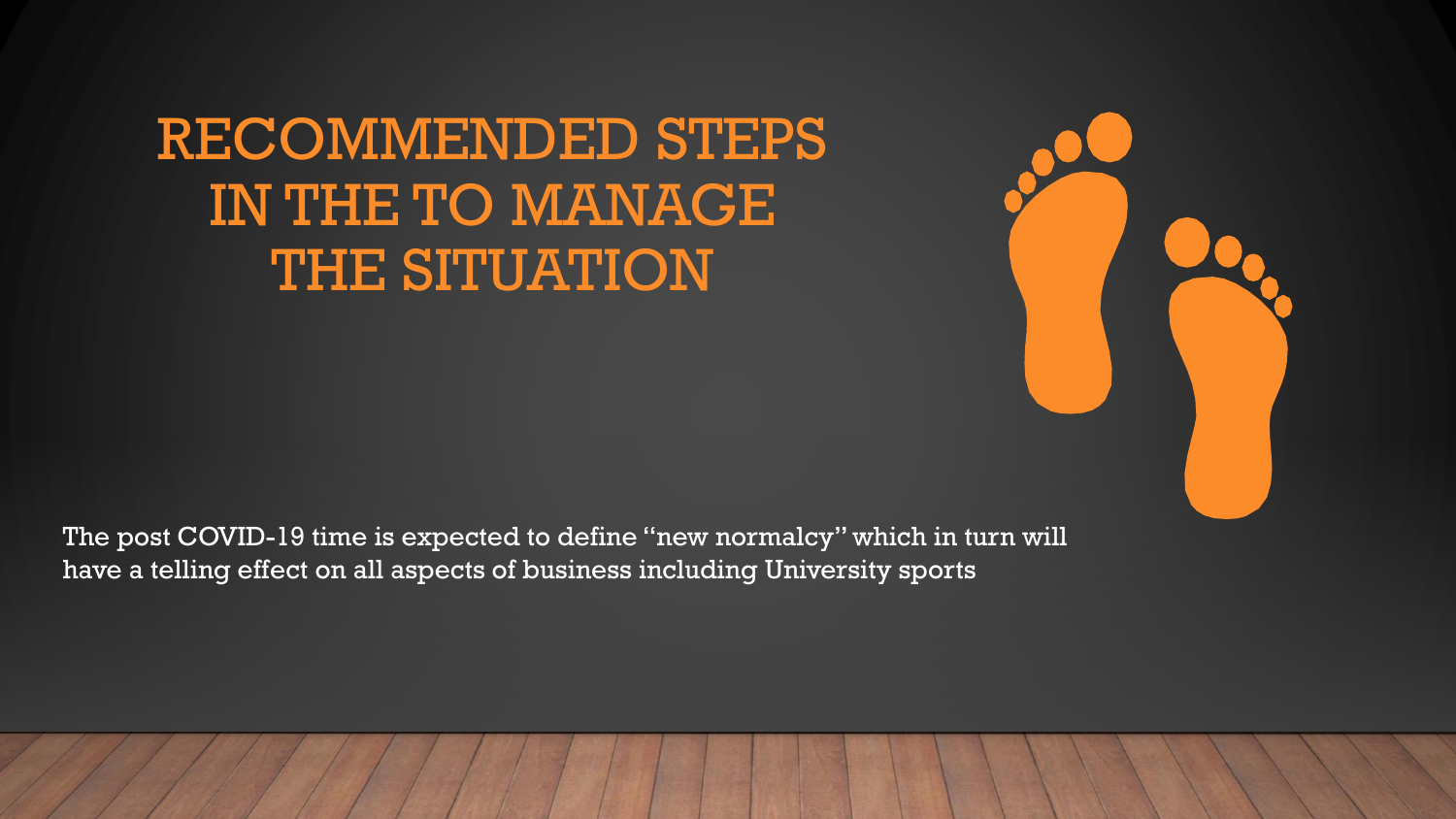## **DEVELOP A BUSINESS CONTINUITY PLAN**

- A Business Continuity Plan is a preventative, responsive and adaptive solution to a disruptive and disastrous situation.
- Its ultimate goal is to secure institutional operations, obligations, and reputation.
	- I. Review the training programs
	- II. Build a virtual infrastructure to provide for online training Management solutions, etc.
	- III. Refresher training and Equipping trainers with adequate teaching tools and Smart Devices
	- IV. Frequently Assess and Evaluate Strategies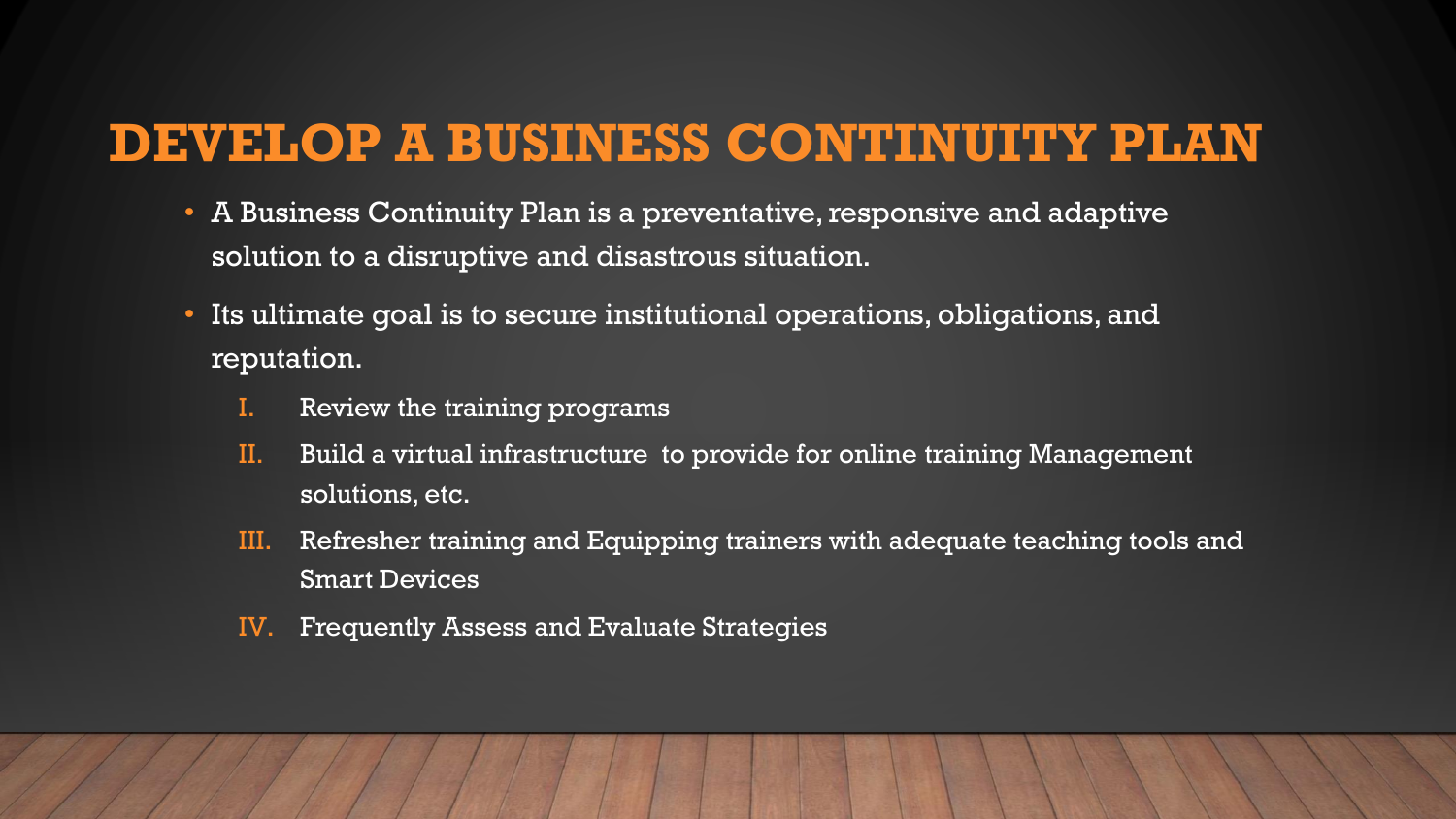

## **INNOVATION AND TRAINING PROGRAM DIVERSIFICATION**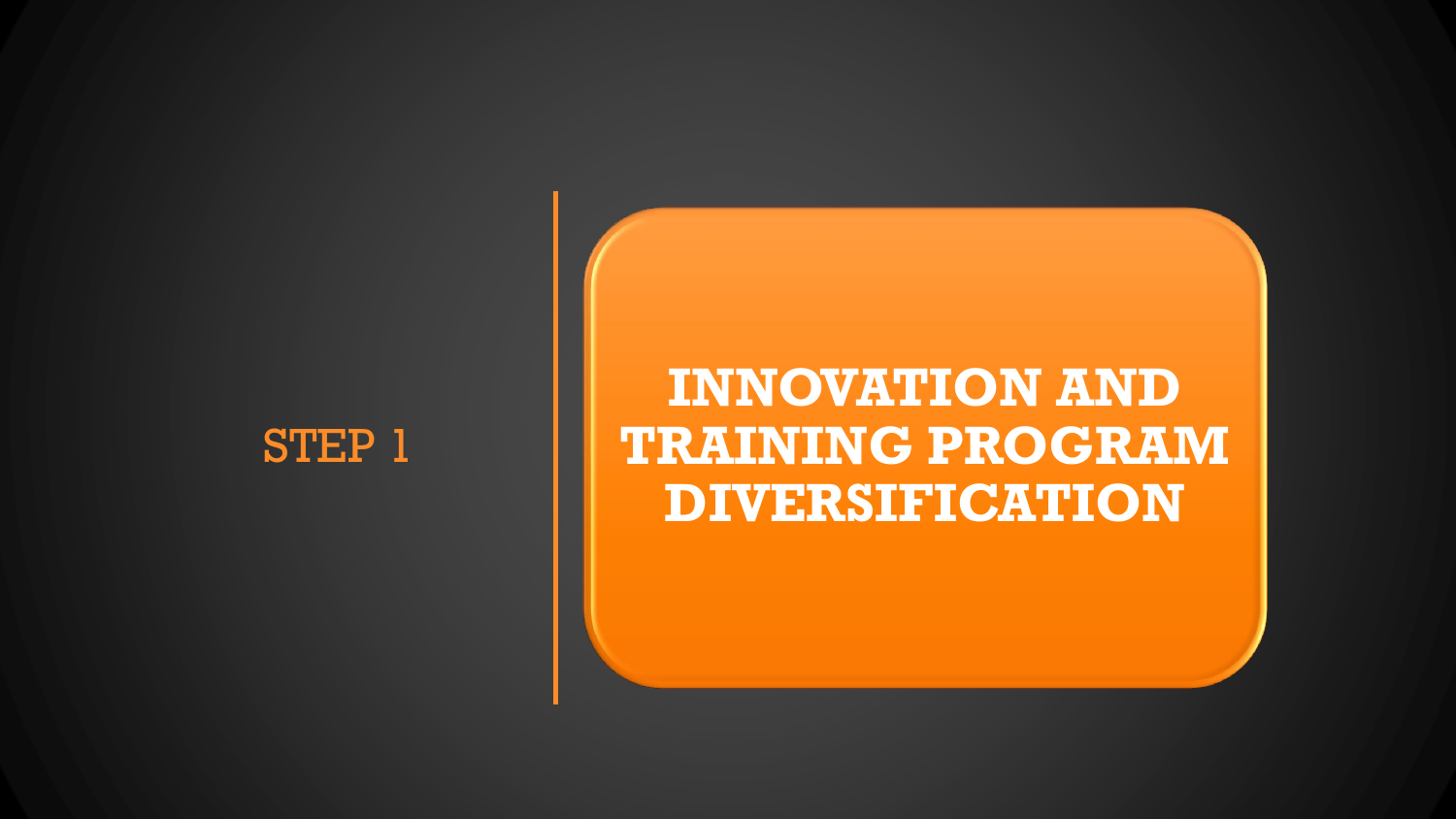## STEP 2

#### Build a virtual infrastructure to provide for online training Management solutions, etc.

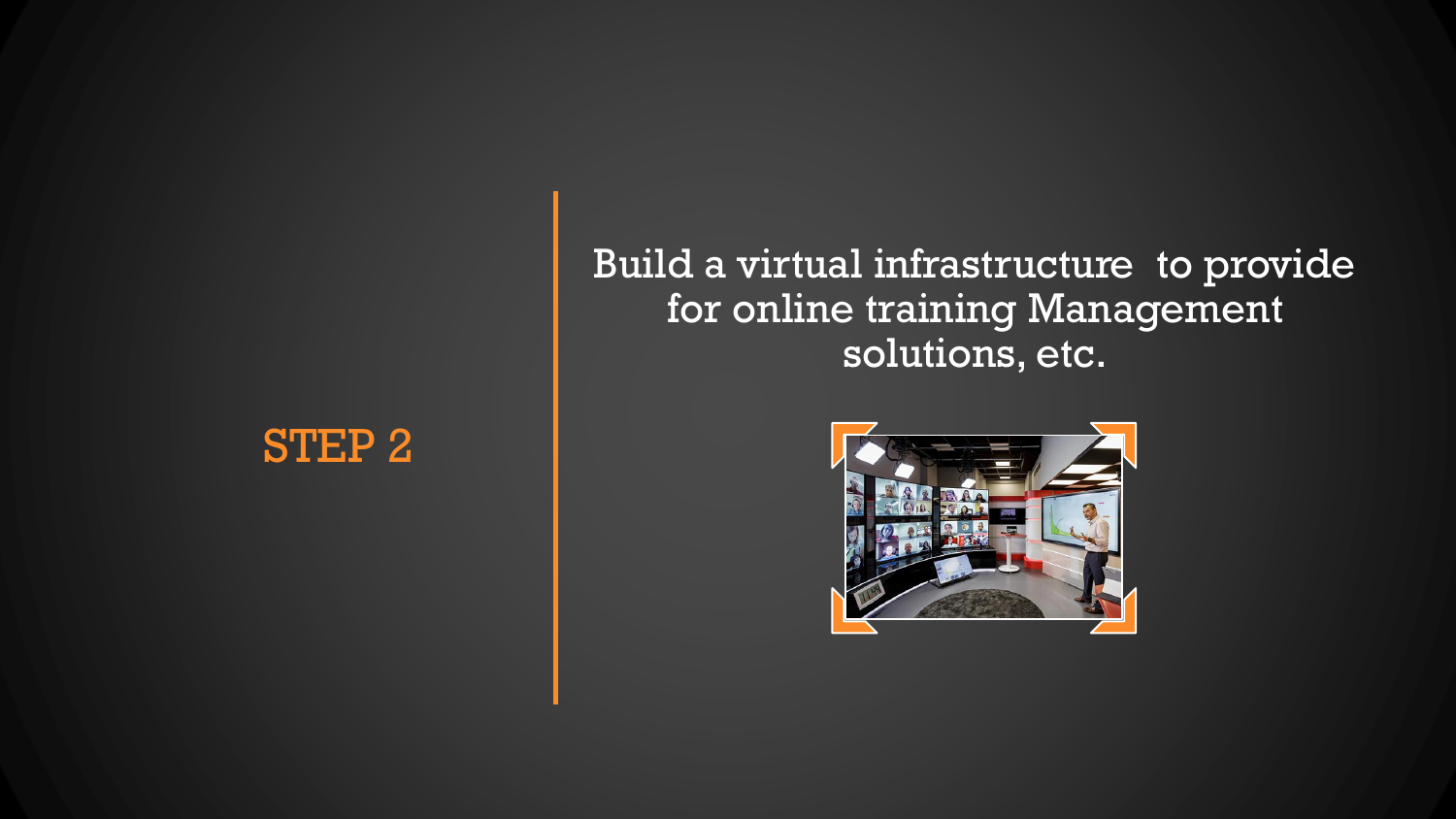### STEP 3A

**Pre- and in-service training of personnel**



**Equipping personnel with right tools to aid modern training**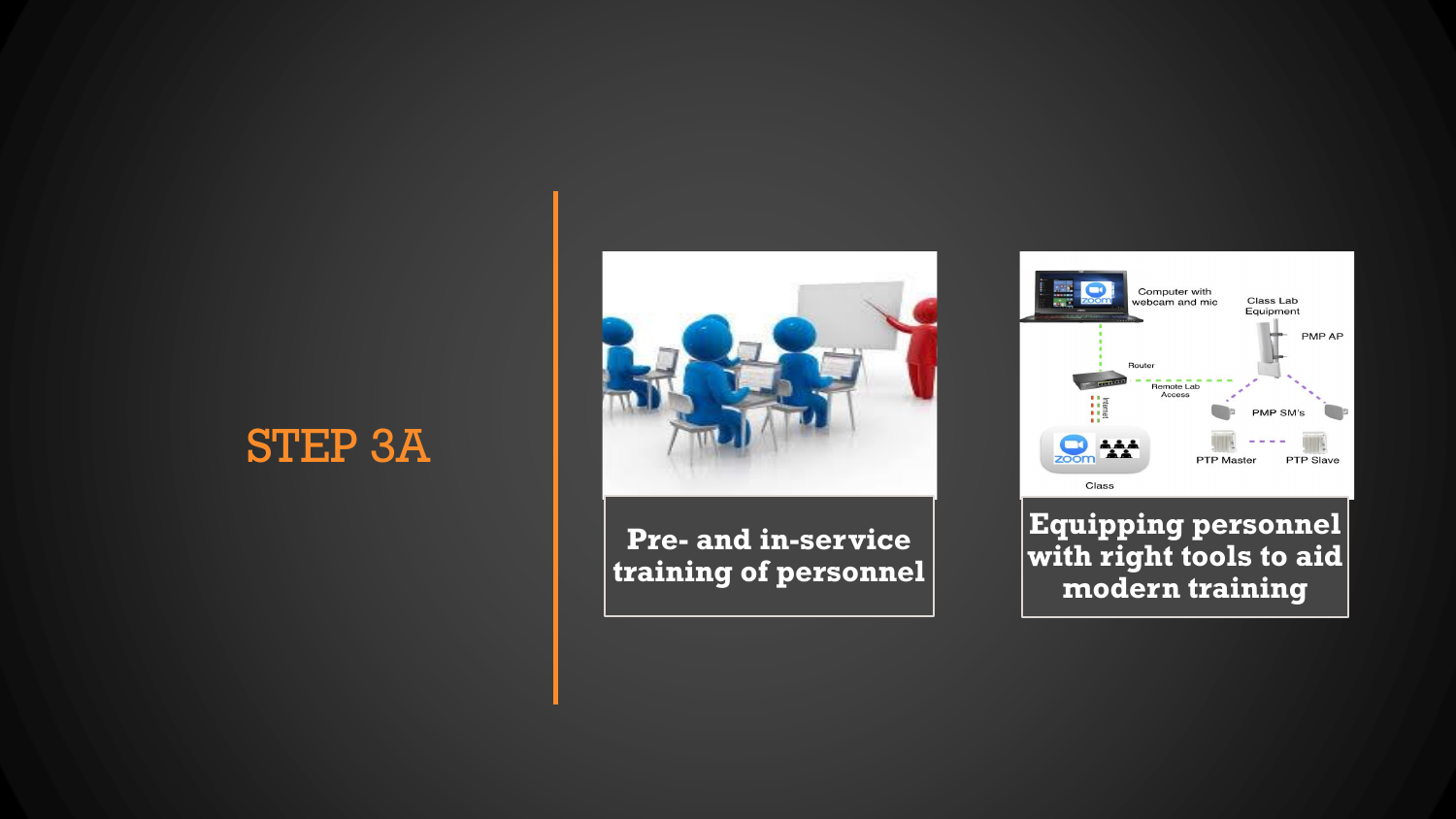#### STEP 3B

• Partner with corporate institutions to develop smart gadgets to be used by athletes • Sponsors to facilitate the

virtual infrastructure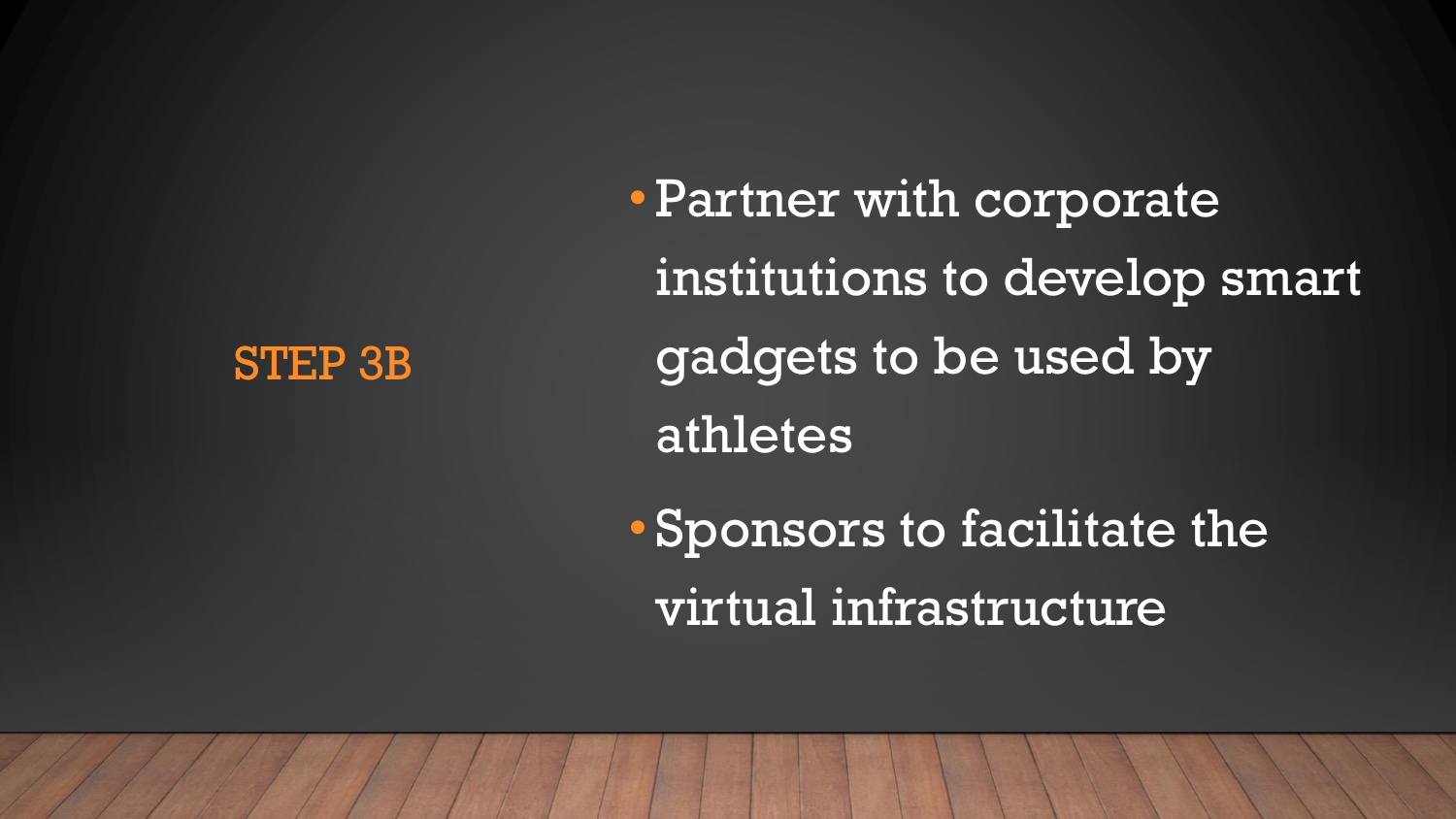#### STEP 4

#### **Periodic Strategy Evaluation**

#### **Strategy Evaluation Framework**

Examining the underlying bases of strategy

Comparing expected results with actual results

Taking corrective actions to ensure that performance conforms to plans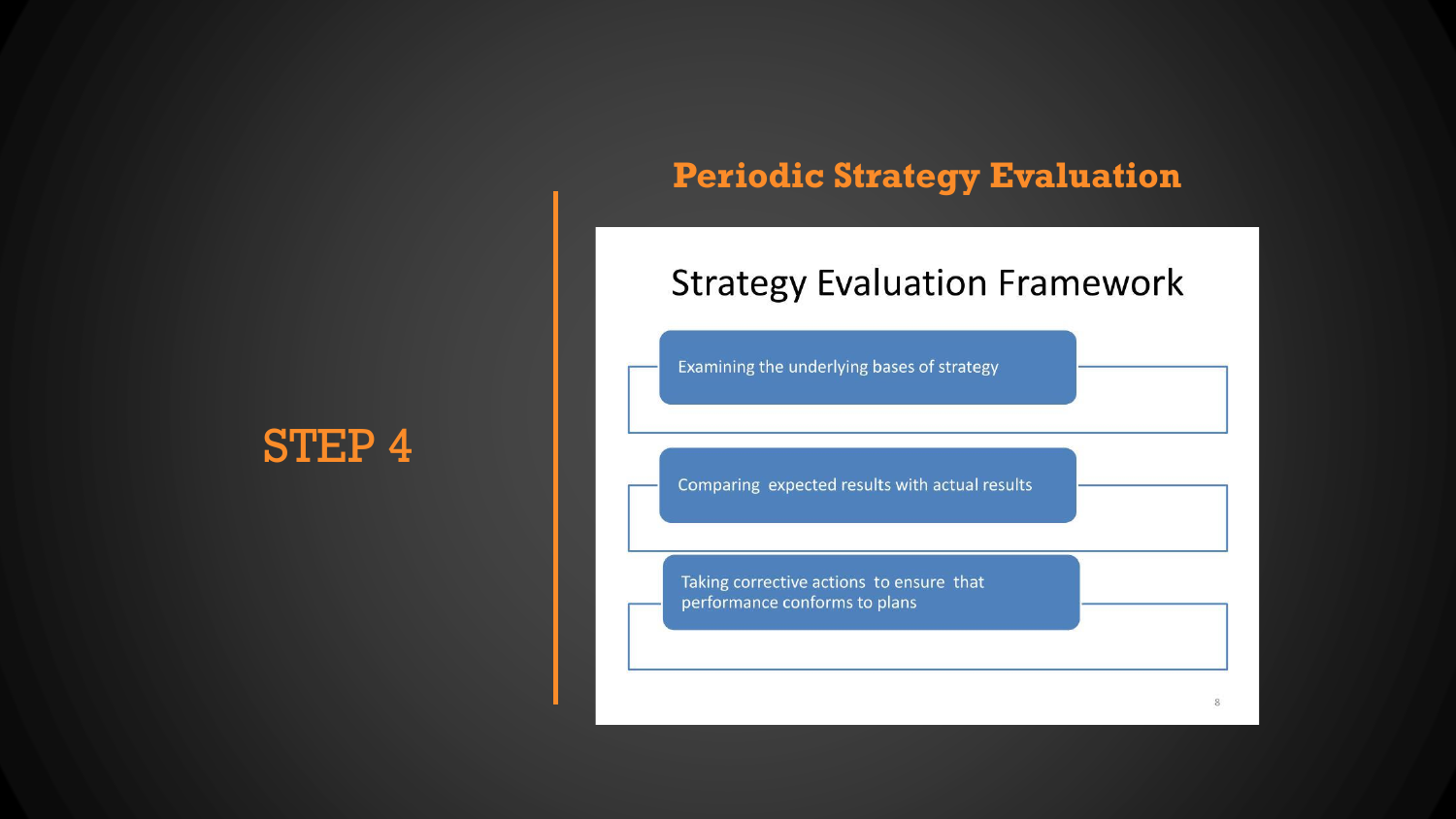## **CHALLENGES AND OVERVIEW**

The suggestions outlined above are dependent on resources and capabilities among other things.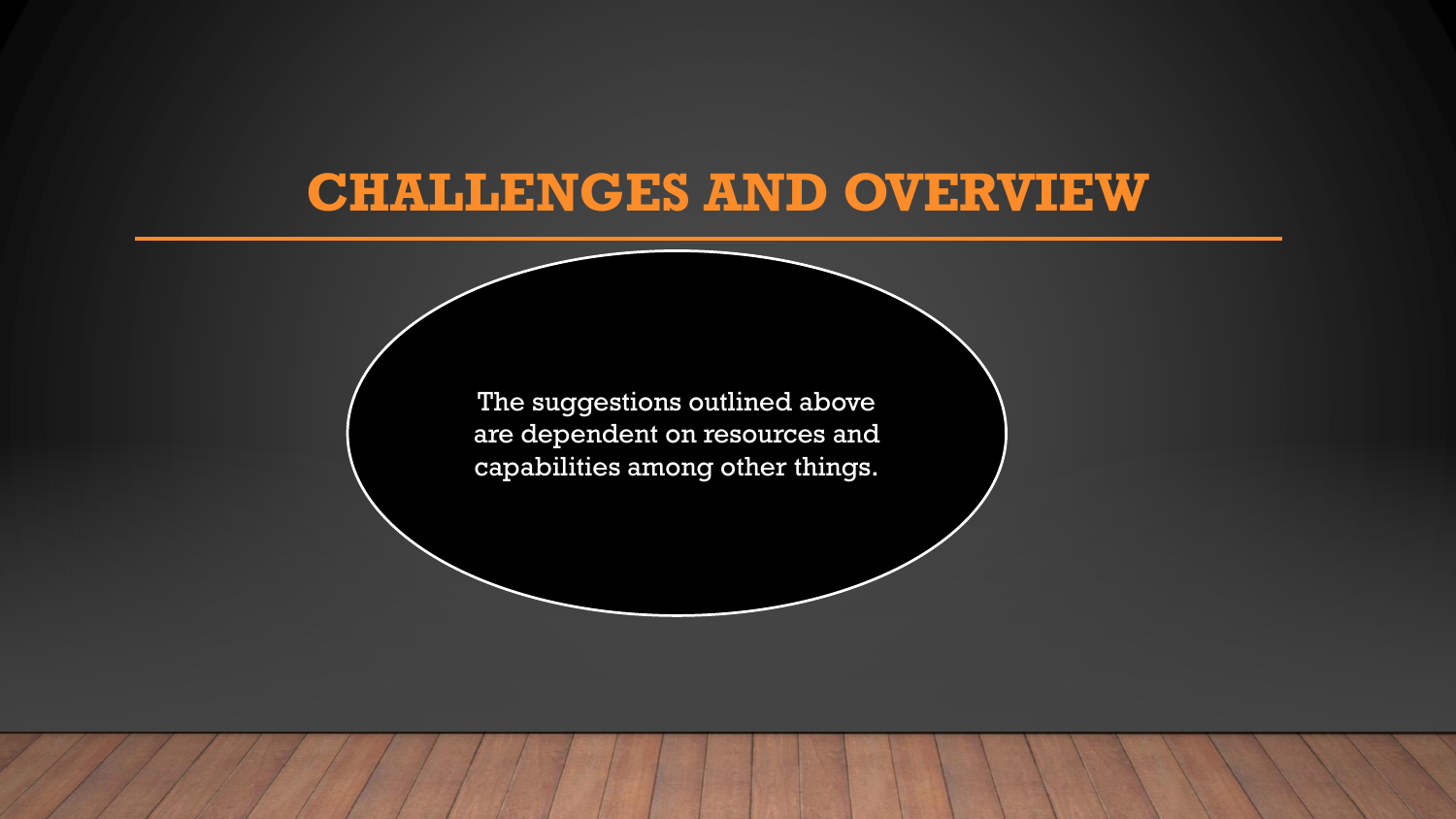## Challenges and overview

While digital platforms have enormous benefits for delivering sports programme, they are particularly difficult for delivering hands-on learning activities that are naturally meant for enactment in laboratories, gymnasia, dance studios, swimming pools, outdoor and playground experiences

Given that some Sports content and activities are transferable to online formats, athletes, coaches and all involved need to explore and invest resources in digital conferencing tools to enable fast and uninterrupted access to learning platforms.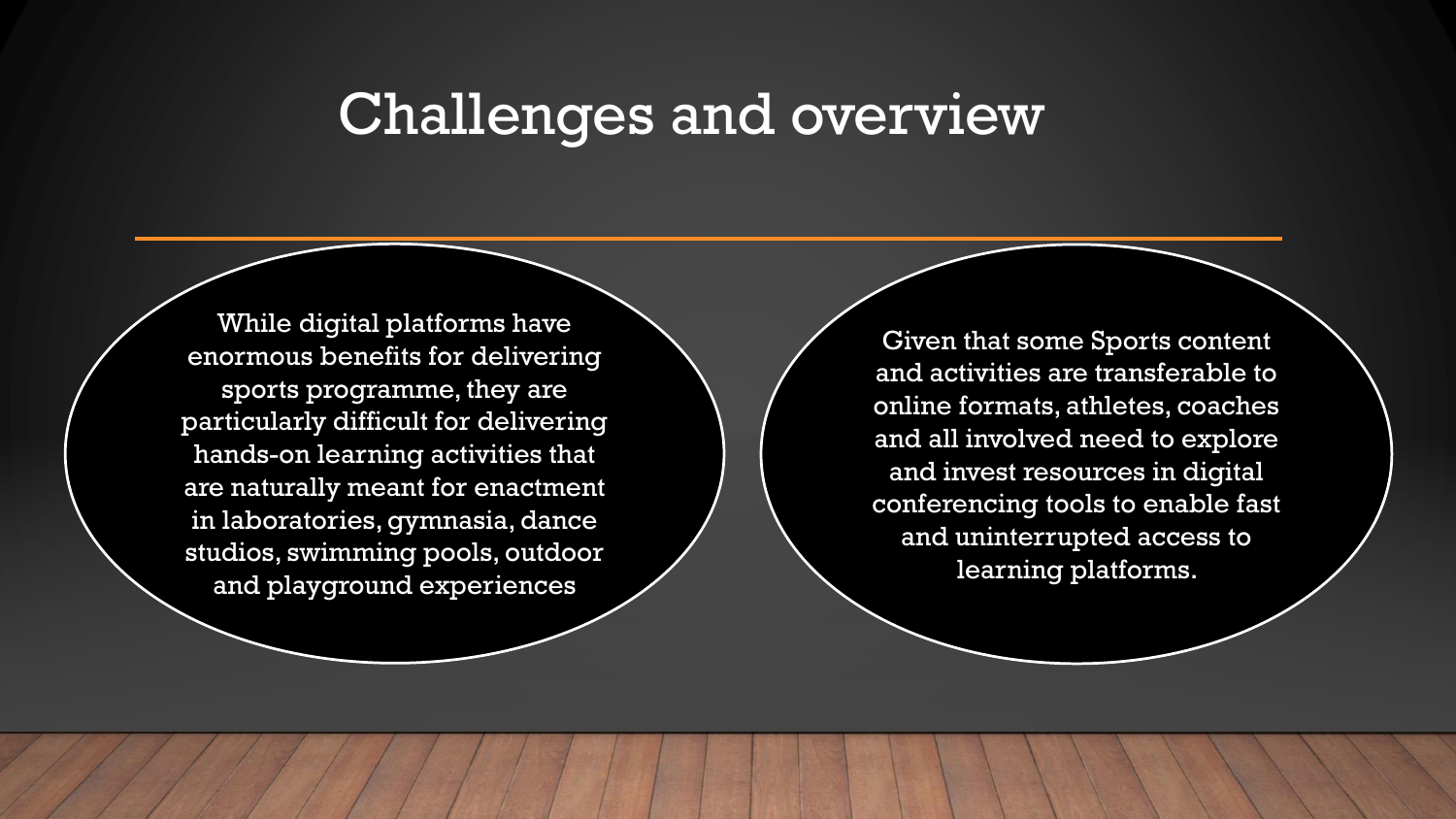### **CONCLUSION**

- The COVID-19 pandemic has had and will continue to have very considerable effects on the sporting world as well as on the physical and mental well-being of people around the world.
- The recommendations provided seek to both support the safe return to sporting events and tournaments following the pandemic, as well as to maximize the benefits that sport and physical activity can bring in the age of COVID-19 and beyond
- The future of University sports, and its impact on society, will be shaped by an array of factors both within and beyond the control of stakeholders.
- Advances in technology will continue to create paradigm shifts in the provision and value of experiences.
- Leadership also matters the ability to mobilize around new models and policies that can serve the common good.
- Going back to the drawing board is inevitable; review statutes, rules and regulation.
- Innovation, adoptability are key